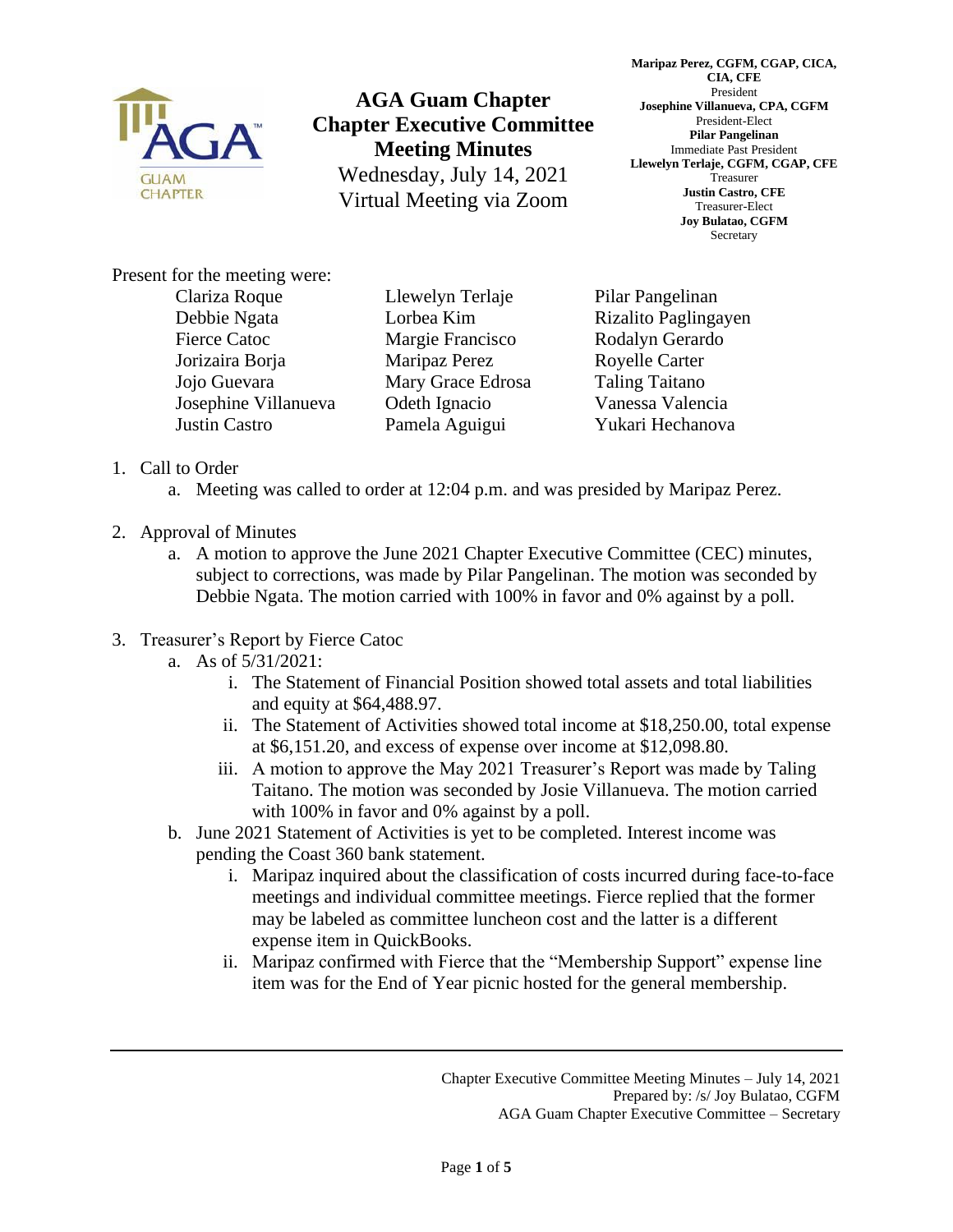- iii. Maripaz inquired about the availability of the Coast 360 bank statement. Fierce replied that the Chapter is not provided e-statements; hence, he receives the statements via mail every quarter. He anticipates receiving the June 2021 bank statement before the General Membership Meeting in 07/28/21.
- 4. President's Report
	- a. Turn-Over 2021 to 2022 Officers & CEC: Documents, Reference Materials, Tips, etc.
		- i. Maripaz thanked those who have transitioned their responsibilities and encouraged the sharing of helpful tips to a new officer or committee director.
	- b. Guam Chapter By-Laws: Updated  $&$  Approved  $-4/29/2020$
	- c. Guam Chapter Policies and Procedures: Target Completion 12/31/2021
		- i. Maripaz thanked Yuka Hechanova for the draft policies and procedures. The draft is for the CEC to localize; incorporate activities, expectations, and duties and responsibilities; and ensure correct references in by-laws. The draft will be emailed by Maripaz to the respective committee directors and officers.
- 5. 2021 National Awards
	- a. Maripaz congratulated the 2021 Officers & CEC for receiving chapter awards in: (a) Accountability and Transparency, (b) CGFM, and (c) Community Service.
- 6. Close-Out & Turn Over of Finances
	- a. Fierce indicated that he and Llewelyn initiated their transition two weeks ago and will complete their transition after he finalizes the reports. Maripaz confirmed with Fierce that an update will be provided next month.
- 7. New Business
	- a. Program Year 2021-2022 Theme
		- i. Maripaz is soliciting for suggestions, via email, on this year's theme that will be part of the strategic planning. She also thanked those who attended last Saturday's strategic planning meeting.
	- b. Membership Survey for 2022 Task Force Members
		- i. Pilar recalled a requirement for a membership survey in the last Achievements in Chapter Excellence (ACE). Part of goal setting was to use the survey to improve the Chapter's performance. No date was required. However, the survey was usually sent around Mar./Apr. for next year's planning.
		- ii. Taling stated that the survey could be conducted more than once a year. Although it was in the ACE, the survey was not recurringly utilized. She also added that the goal is to exceed an 80% membership satisfaction rate.
		- iii. Pilar stated that sample surveys were found at the AGA National website; and would share the samples, if necessary. Last time, Megan Brien from AGA National created the survey via Survey Monkey and provided the survey link and results to the Chapter.
	- c. Strategic Plan: 2022 ACE Goals To Be Emailed by Maripaz
	- d. 2022 Committee Budgets Due 7/31/2021
	- e. 2022 Strategic Plans Due 7/31/2021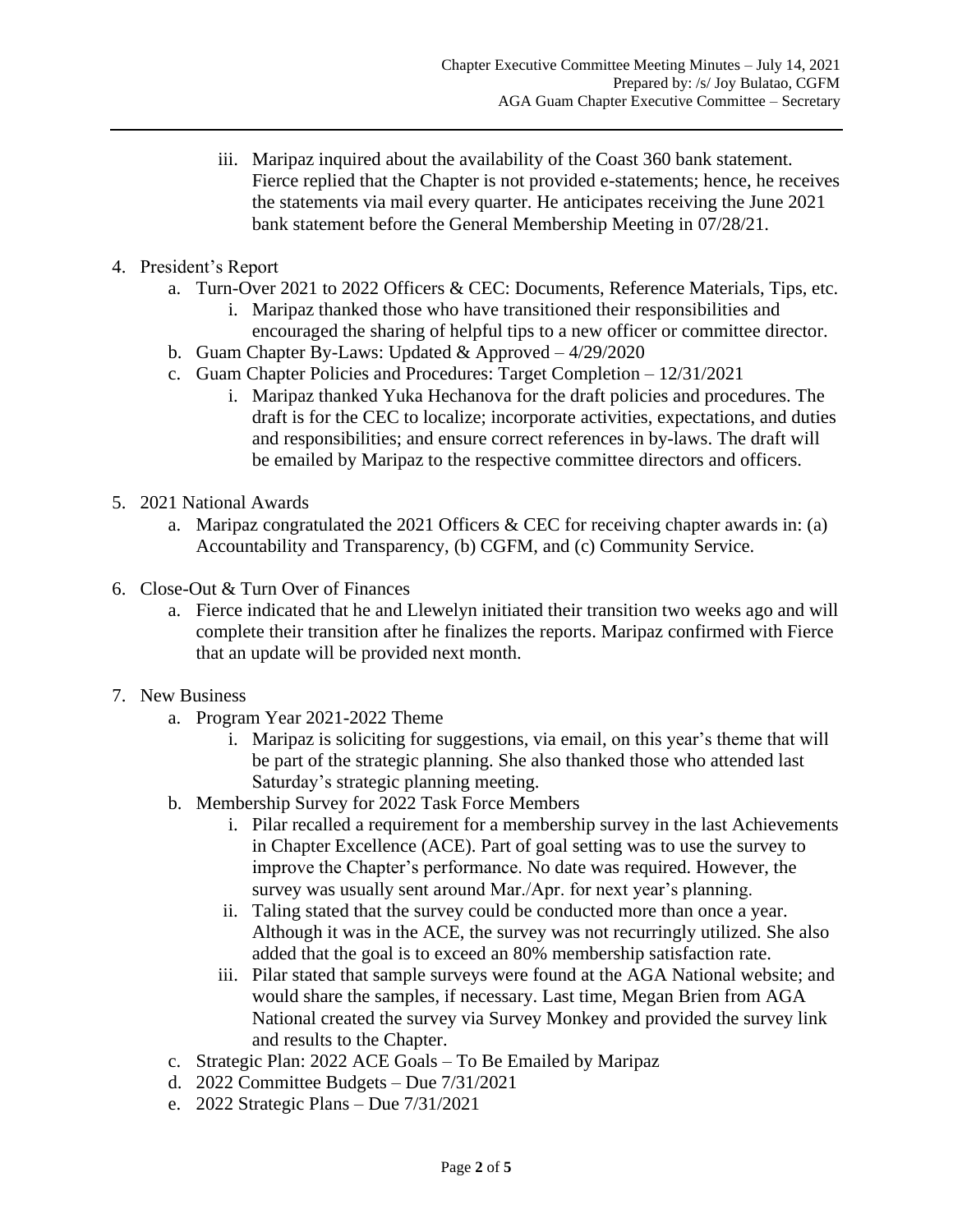- f. General Membership Meeting Frequency
	- i. Maripaz stated receiving favorable responses for a quarterly face-to-face meeting. She asked if the response was sufficient to move forward with this frequency, to be able to reserve meeting venues, or to expand the survey to the rest of the membership.
	- ii. Jojo Guevara replied to begin the quarterly now.
	- iii. Mary Grace Edrosa suggested surveying interested participants to determine the number of people to be accommodated for the venue. Maripaz emphasized the importance of RSVP and Guam's pandemic status.
	- iv. A motion to hold the general membership meetings, face-to-face, in Sep. and Dec. 2021, and Mar. and Jun 2022. was made by Rodalyn Gerardo. The motion was seconded by Jojo. The motion carried with 100% in favor and 0% against by a poll.
- g. General Membership Meeting Luncheon Fee
	- i. Maripaz stated that the luncheon fee will be revisited upon availability of pricing information. She asked up to how much the CEC was willing to subsidize for the membership. However, she will be requesting Fierce for last year's pricing to project estimated costs for this year.

## 8. Committee Reports

- a. Programs & Technical by Pilar
	- i. July 2021: Daphne Leon Guerrero will be speaking on People Analytics.
	- ii. Pilar asked if the CEC would like to re-instate the policy that only members will receive Continuing Professional Education (CPEs) units and guests will need to pay.
	- iii. Maripaz stated the Education Committee would screen meeting attendees against the active members list. She asked for a reasonable price to charge non-members to receive CPEs; and will discuss with Rodalyn and Pilar.
- b. Accountability (Citizen Centric Report) Tabled
- c. Education by Rodalyn
	- i. Lessons learned meeting recommendation was to possibly host the Guam Professional Development Conference (GPDC) in 2022 to be aligned with historical practice. However, the chances of that happening this program year are slim. The GPDC was held in 2021 due to the pandemic.
	- ii. The Guam Society of Certified Public Accountants is offering a free training on Data Analytics and other topics (8 CPEs) from 7/22 to 7/23/21. The instructor is Dr. Billy Morehead, CPA, CGFM. The notice was sent yesterday.
- d. Certification/CGFM by Josie
	- i. The committee will be scheduling Coffee Klatch meetings and reaching out to government agencies. The committee is soliciting input on the best approach for the outreach, and whether the pause on study guide loan program (due to the pandemic) could be lifted.
	- ii. The PITI-VITI will be hosting two trainings: (a) Intermediate Grants Management from 8/3 to 8/5/21, from 10 a.m. to 1 p.m.; and (b) Pandemic Relief Funding and Auditing Awarded Contracts from 9/28 to 9/30/21.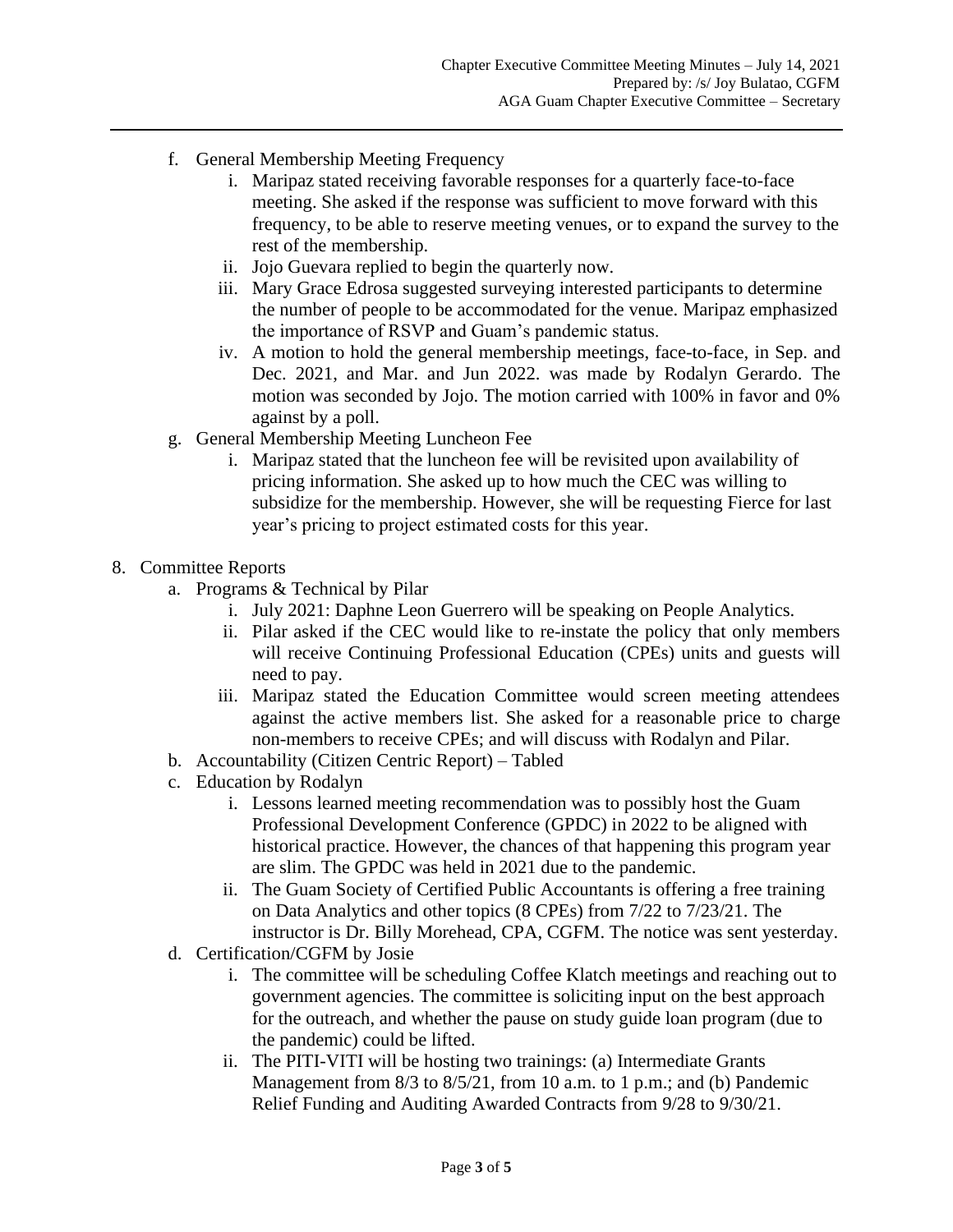- e. Communications Website by Clariza Roque
	- i. The website will be updated with the new CEC listing. Clariza asked for officers to provide pictures for website posting.
	- ii. Clariza opened a Twitter account for AGA. GPDC videos are posted at YouTube.
- f. Communications Newsletter by Debbie
	- i. Update for newsletter will be emailed. Debbie asked for suggestions on new and current members to be featured in the newsletter. She will be working with Clariza and Mariella to post sections of the newsletter on social media.
- g. Membership by Jojo
	- i. The 2022 GPDC raffle is not feasible for this year.
	- ii. Taling asked if the Chapter can feature a member in Instagram or Facebook every day. Jojo replied that the committee will collect information on the membership and submit it to Debbie, same concept as Maripaz did for CGFM.
- h. Young Professionals by RG Paglingayen
	- i. The committee is looking into potentially hosting coffee meetings with students three times per quarter. The meeting will be held in a coffee shop, a small and informal group setting, where students talk with professionals about the government accounting profession.
- i. Community Service by Vanessa Valencia
	- i. The committee will discuss with the team about counting the coffee meetings as community service, as well as presentations for the University of Guam (UOG) and Guam Community College (GCC).
	- ii. Community service events:
		- 1. Back-to-School Supply Drive through 7/23/2021.
		- 2. Adopt a Bus Stop Program to be discussed with the Guam State Clearinghouse.
		- 3. Guam International Coastal Cleanup on 9/18/2021.
- j. Budget & Finance Tabled
- k. Scholarship by Lorbea Kim
	- i. Strategic plan to be sent this week.
	- ii. Maripaz asked for the amount from last year. Fierce confirmed that a budget of \$8,000 was approved, but \$4,000 was disbursed with \$3,000 to UOG and \$1,000 to GCC.
- l. By-Laws by Yuka
	- i. Yuka asked for the deadline of the CEC's feedback on the By-Laws. Maripaz replied 12/31/2021 and will email the draft to the CEC.
- m. Awards (ACE) by Taling
	- i. AGA National posted the 2021-2022 awards on their website. Taling sent it out to the CEC. She suggested for the CEC to review and include the initiatives in the strategic plan. If the plan was submitted to National by 8/1/2021, the Chapter will receive 100 bonus points.
	- ii. Taling suggested for the officers to review the  $1<sup>st</sup>$  page of the ACE program to ensure we meet the requirements to participate in the program.
- n. Research/Standards by RG